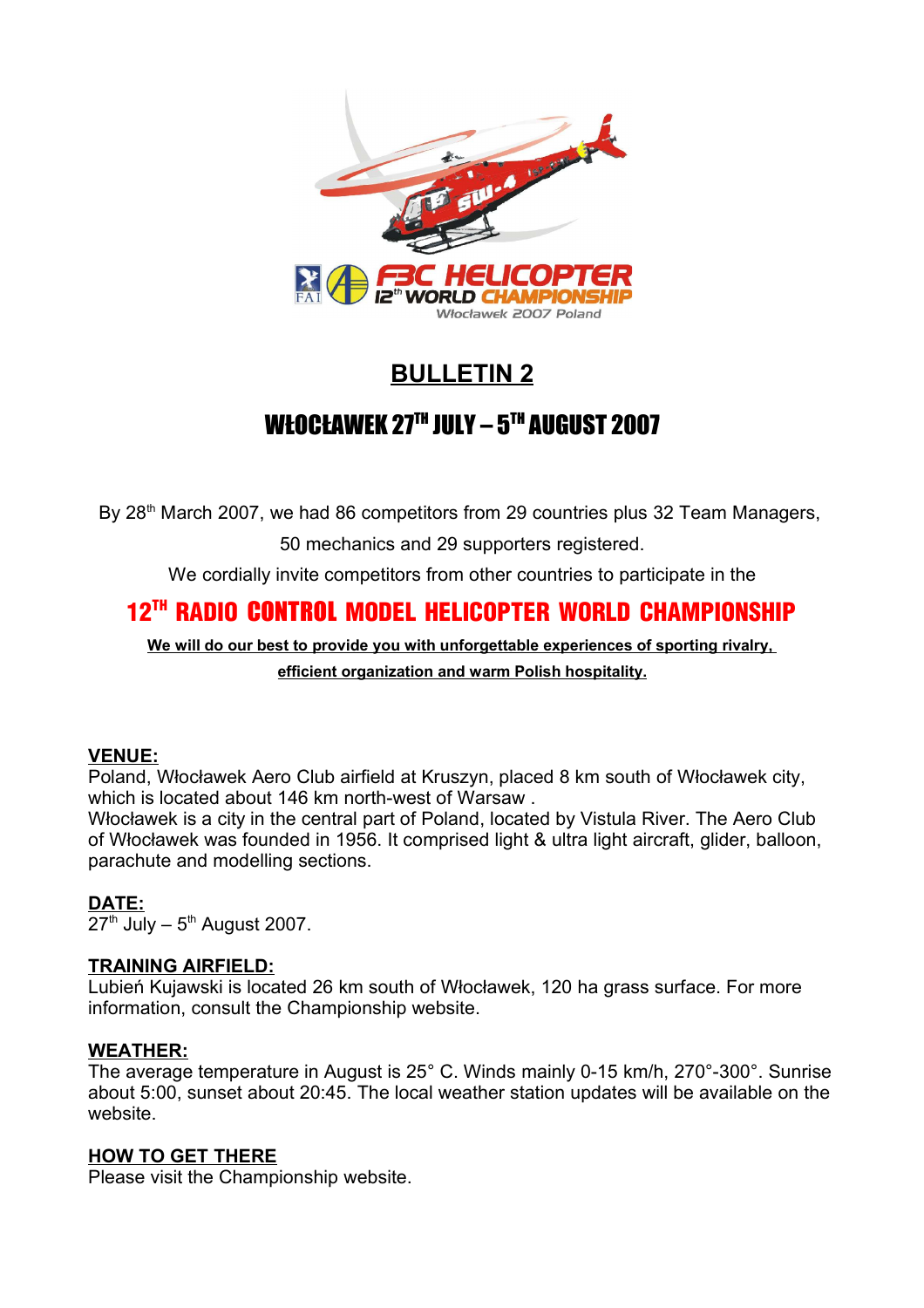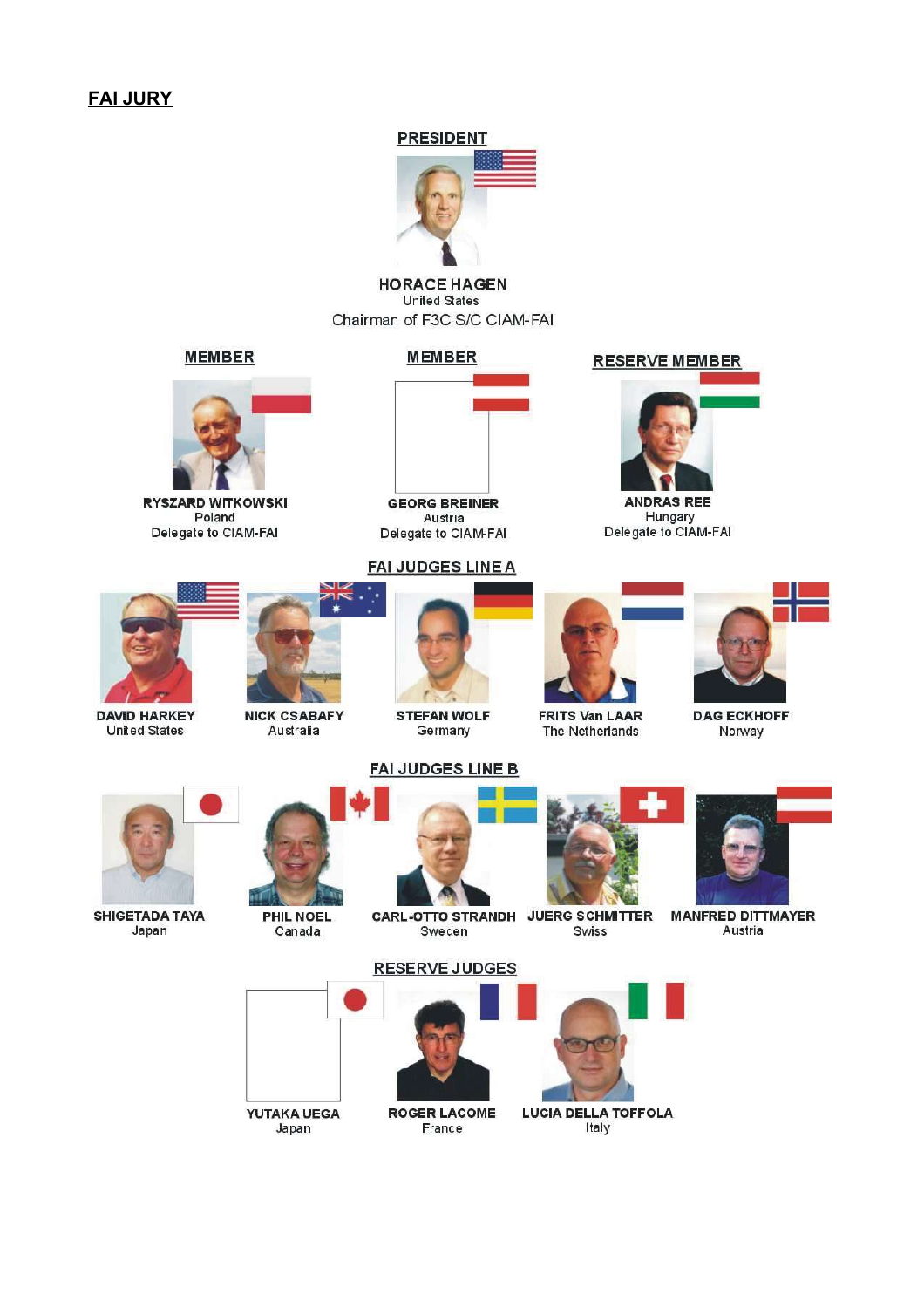# **GUEST OF HONOUR**



Sandy PIMENOFF President of CIAM-FAI

#### **ORGANISERS**



**Władvsław KUBIAK** 



**Marek SZUFA** 



#### Wiesław SZYMKOWSKI



Marek KOZIŃSKI



**Bogdan WIERZBA** 

#### **CHAMPIONSHIP HOST**

- President of the Aero Club of Włocławek
- Organiser of numerous events:
- Start and Chambre as events.<br>1996 Polish Championships in Glider and Airplane Aerobatics<br>1997 Polish Open Hot Air Balloon Championship
- 
- 2001 European Scale Model Championships F4B and F4C
- 2006 Balloon World Cup for Women

#### **DIRECTOR**

- Aero Club of Poland Delegate to CIAM-FAI
	- Chairman of the Aero Club of Poland Modelling Committee
	- Sports' Director of Advanced World Aerobatic Championship 2006
	- International Judge powered & glider aerobatics
	- Polish Airlines (LOT) captain Boeing 767
	- Aeromodeller competitor in F3M and F4C/X (National Champion)
	- Former v-ce World Champion in Glider Aerobatics
	- Former v-ce Champion and Champion of Poland in full scale powered aerobatics

#### **SPORTS'-DIRECTOR**

- FAI judge (F4B and F4C)
- 1995 Sports' Director of the European Scale Model Championships, F4B and F4C<br>1995 Sports' Director of the European Scale Model Championship, F4B and F4C
	-
- 1997 Sports' Director of the World Aerobatic Championship, F3A
- 2003 Chief of Technical Service Assistant at the World Aerobatic Championship, F3A

#### **ORGANIZINGDIRECTOR**

Director of the Aero Club of Włocławek Organiser of numerous Polish Scale Model Championships F4B and F4C 2001 - Organising Director of the European Scale Model Championships, F4B and F4C 2006 - Organising Director of the Balloon World Cup for Women

#### **CHIEF OF SECRETARIAT**

Aeromodelling Specialist at the Aero Club of Poland, 1989-2006, Founder and Chairman of the Foundation 'Through Aeromodelling to Aviation', Chief of Secretariat or Chief of Technical Service at numerous World and European<br>Championships, for example: F1E WCH 1989, F4B/F4C WCH 1990, F2 and F4B ECH 1991,<br>FF WCH for Juniors 1996, F3A WCH 1997, F1E ECH 1998, F3C WC ECH 2001, F3A WCH and FF ECH for juniors 2003, F4B/C WCH and SM WCH 2004, Secretary of Polish Aero Club Aeromodelling Committee Chief of the Aeromodelling Club of Warsaw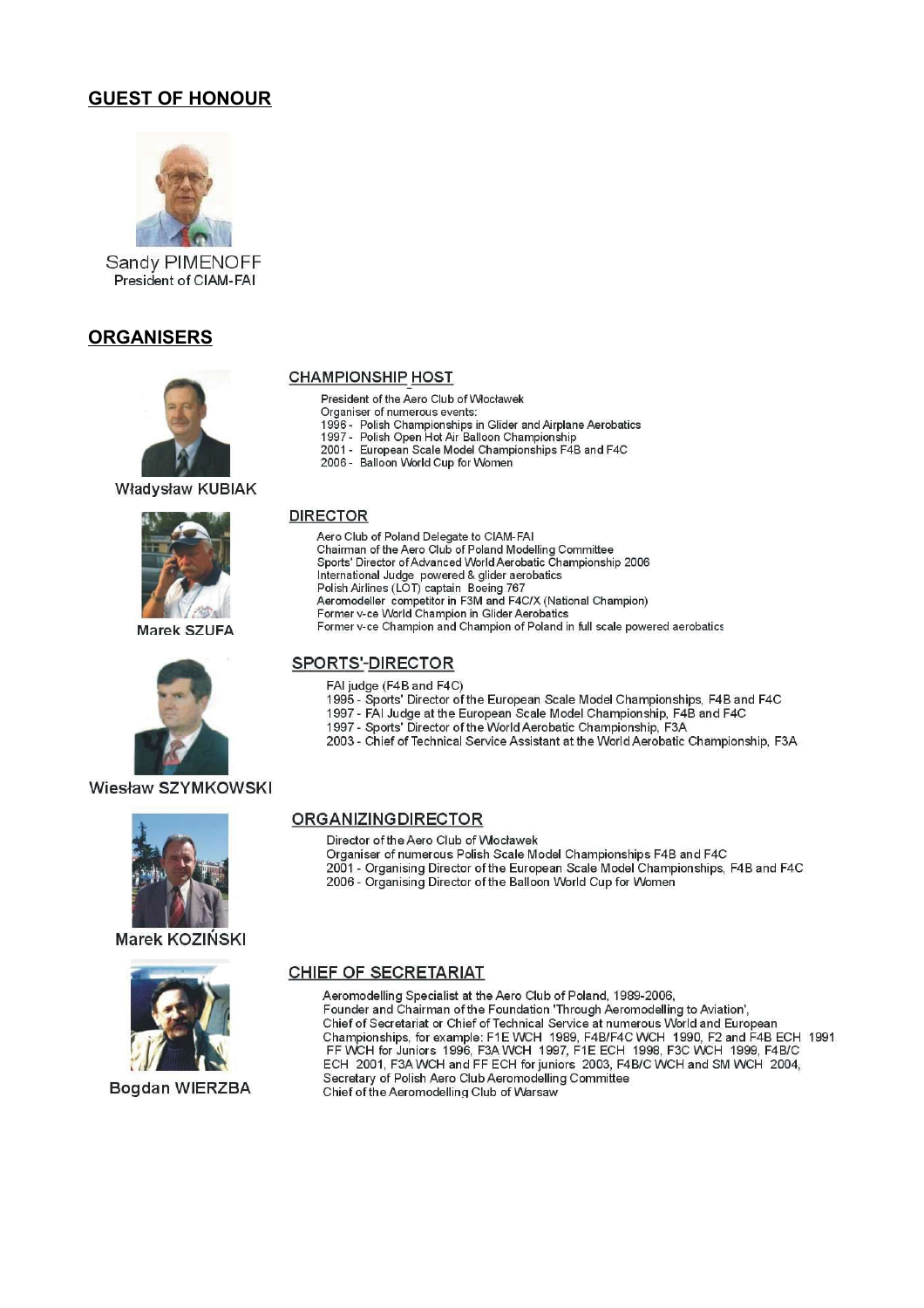#### **Stefan KRASZEWSKI** – Assistant to the Sports' Director and Chief of Flight Line A

Judge at numerous World and European Championships in F2B. Flight Marshal in F4C at 1990 World and 1995 European Flying Scale Model Championships Assistant to the Sports' Director and Chief of Flight Line at the 1997 F3A World Championship Sports' Director at the 2003 World Radio Controlled Aerobatic Model Championship and the 2004 World Flying Scale Model Championships

#### **Piotr PISZCZYK** - Chief of Flight Line B

Judge in F4B, F4C, F3C

#### **Michał WÓJCIK** - Chief of Technical Service

Member of Polish National Team in scale models F4C Member of Polish Aero Club Aeromodelling Committee

| <b>SCHEDULE</b>                             |                                                                 |  |  |
|---------------------------------------------|-----------------------------------------------------------------|--|--|
| 25.07. Wednesday - 26.07. Thursday          |                                                                 |  |  |
| Early arrival                               |                                                                 |  |  |
| п                                           | Unofficial practice at the airfield in Lubień Kujawski          |  |  |
| 27.07. Friday                               |                                                                 |  |  |
| $09.00 - 19.00$                             | Arrival and registration of teams, FAI Jury and Judges          |  |  |
| $09.00 - 19.00$                             | Unofficial practice at the airfield in Lubień Kujawski          |  |  |
| $10.00 - 19.00$                             | Model processing                                                |  |  |
| $20.00 - 21.00$                             | Jury and Judges meeting with the Championship Host              |  |  |
| 28.07. Saturday                             |                                                                 |  |  |
| $08.30 - 16.00$                             | Model processing                                                |  |  |
| 10.00                                       | Briefing for team managers, attended by FAI Jury and Judges     |  |  |
| 16.30 - 19.30                               | <b>Opening Ceremony</b>                                         |  |  |
| 29.07. Sunday                               |                                                                 |  |  |
| $08.00 - 18.20$                             | Official practice                                               |  |  |
| 20.00                                       | Get-together picnic - Hotel Młyn, Piekarnia (Old Flour-Mill and |  |  |
|                                             | Bakery)                                                         |  |  |
| 30.07. Monday                               |                                                                 |  |  |
| $08.00 - 18.20$                             | 1st round of preliminary flights                                |  |  |
| 31.07. Tuesday                              |                                                                 |  |  |
| $08.00 - 18.20$                             | 2nd round of preliminary flights                                |  |  |
| 01.08. Wednesday                            |                                                                 |  |  |
| $08.00 - 18.20$                             | 3rd round of preliminary flights                                |  |  |
| 02.08. Thursday                             |                                                                 |  |  |
| $08.00 - 18.20$                             | 4th round of preliminary flights                                |  |  |
| 03.08. Friday                               |                                                                 |  |  |
| $08.00 - 10.30$                             | 1 <sup>st</sup> Fly-off round                                   |  |  |
| $13.00 - 20.00$                             | Sightseeing tour of Toruń old town and Ciechocinek resort       |  |  |
| 04.08. Saturday                             |                                                                 |  |  |
| 08.00 - 10.30                               | $2nd$ Fly-off round                                             |  |  |
| $11.00 - 13.30$                             | $3rd$ Fly-off round                                             |  |  |
| 16.30 - 19.30                               | Prize-giving and closing ceremony                               |  |  |
| 20.00                                       | Farewell banquet in the ball room of the Młyn Hotel             |  |  |
| 05.08 Sunday                                |                                                                 |  |  |
| Departure of participants<br>$\blacksquare$ |                                                                 |  |  |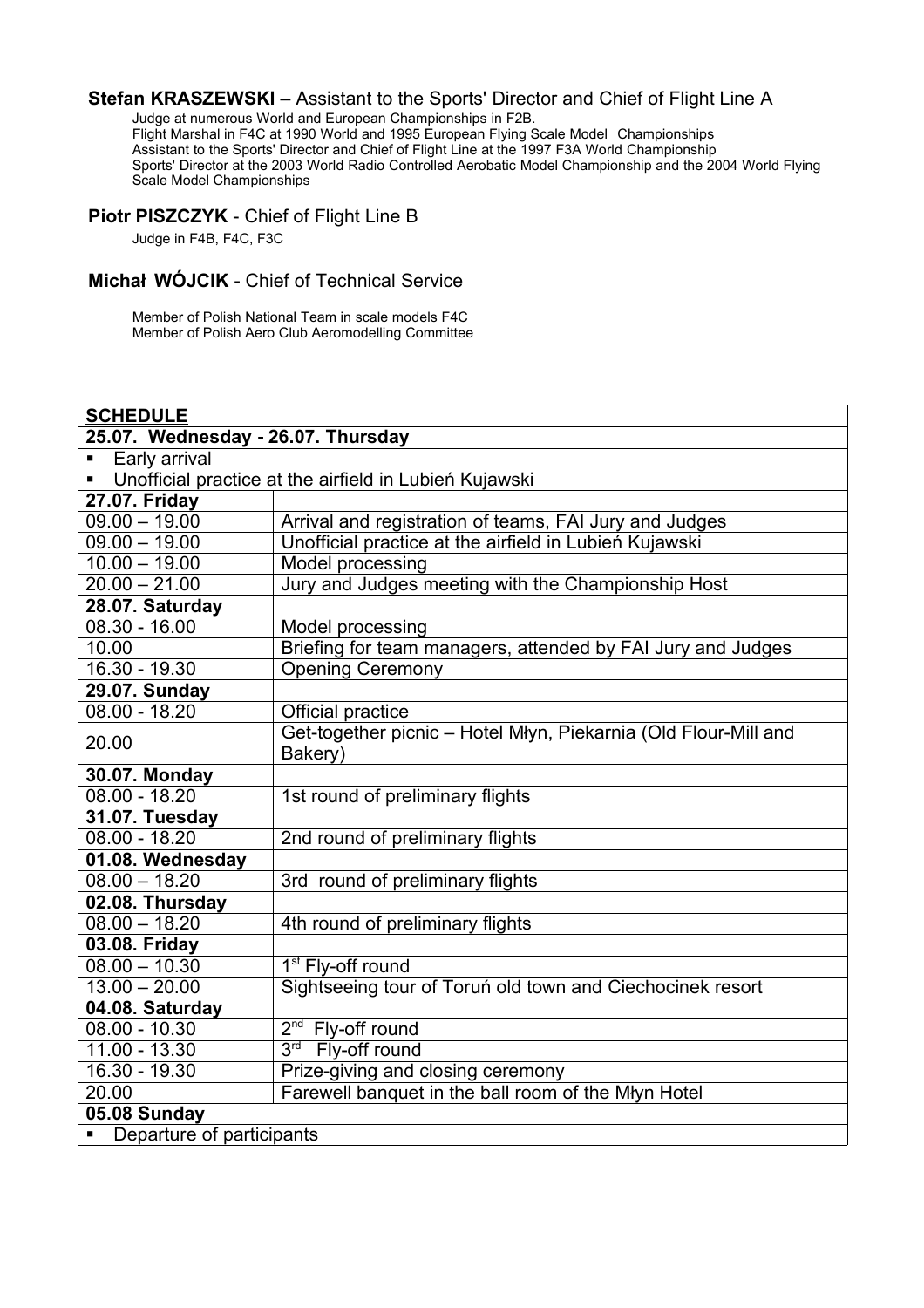# **OFFICIAL LANGUAGES:**

English and Polish. English prevails especially in protest and Sporting Code managing.

## **PRIZES:**

# **As in section B12 S.C. For first three places individual and team.**

#### **RULES:**

Current rules of the FAI Sporting Code, Section 4a,4b and 4c- part 5 (Volume F3C), Revised March 2006, Effective 1<sup>st</sup> May 2006.

### **FAI MODEL CERTIFICATES:**

Every contestant must have a valid certificate from appropriate national federation (specified by S.C. Section 2.3.) for every model. Models without suitable marking will be marked by the organizer for 8 Euro per model.

### **FAI CERTIFICATES AND SPORTING LICENCES**

Shall be presented by the Team Manager during official registration in the Championship Office. The certificate must bear the National Aero Club's stamp.

### **PROTEST DEPOSIT:**

Protest can be made according to FAI S.C. Section B.14 with the deposit of 35 Euro. If the protest is held the deposit will be returned.

#### **INSURANCE:**

EU Citizens must bring the EWIC card issued by their social security system, in order to be covered by the Polish health system. Citizens from outside of the EU should provide their own health insurance to cover illness and travel insurance. The organizers will provide third party insurance coverage for all pilots for model accidents involving injury to others and damage to property. The organizers are not responsible for any other kind of injury, loss, theft or damage to people or property. Pilots must enclose a copy of third party insurance for a model with the coverage of 3000 SDR, for the whole period of the Contest.

#### **POWER SUPPLY**

National team boxes (in the hangar) will be equipped with standardized power points, with the voltage of 230V 50Hz (in accordance with the EU standards)

#### **FREQUENCIES**

The following frequencies can be used during the contest:

#### **35 MHz** = 34,995 - 35,225 – **frequencies for flying models**

| 35.000 | 35.010 | 35 020 | 35.030   35.040 |         |
|--------|--------|--------|-----------------|---------|
| 35.050 | 35 060 | 35.070 | 35.080          | 135.090 |
| 35.100 | 35.110 | 35.120 | 35.130   35.140 |         |
| 35.150 | 35.160 | 35.170 | 35.180   35.190 |         |
| 35.200 | 35.210 | 35.220 |                 |         |

**40 Mhz – These frequencies are allowed but we do not recommend using them**

40.665 40.675 40.685 40.695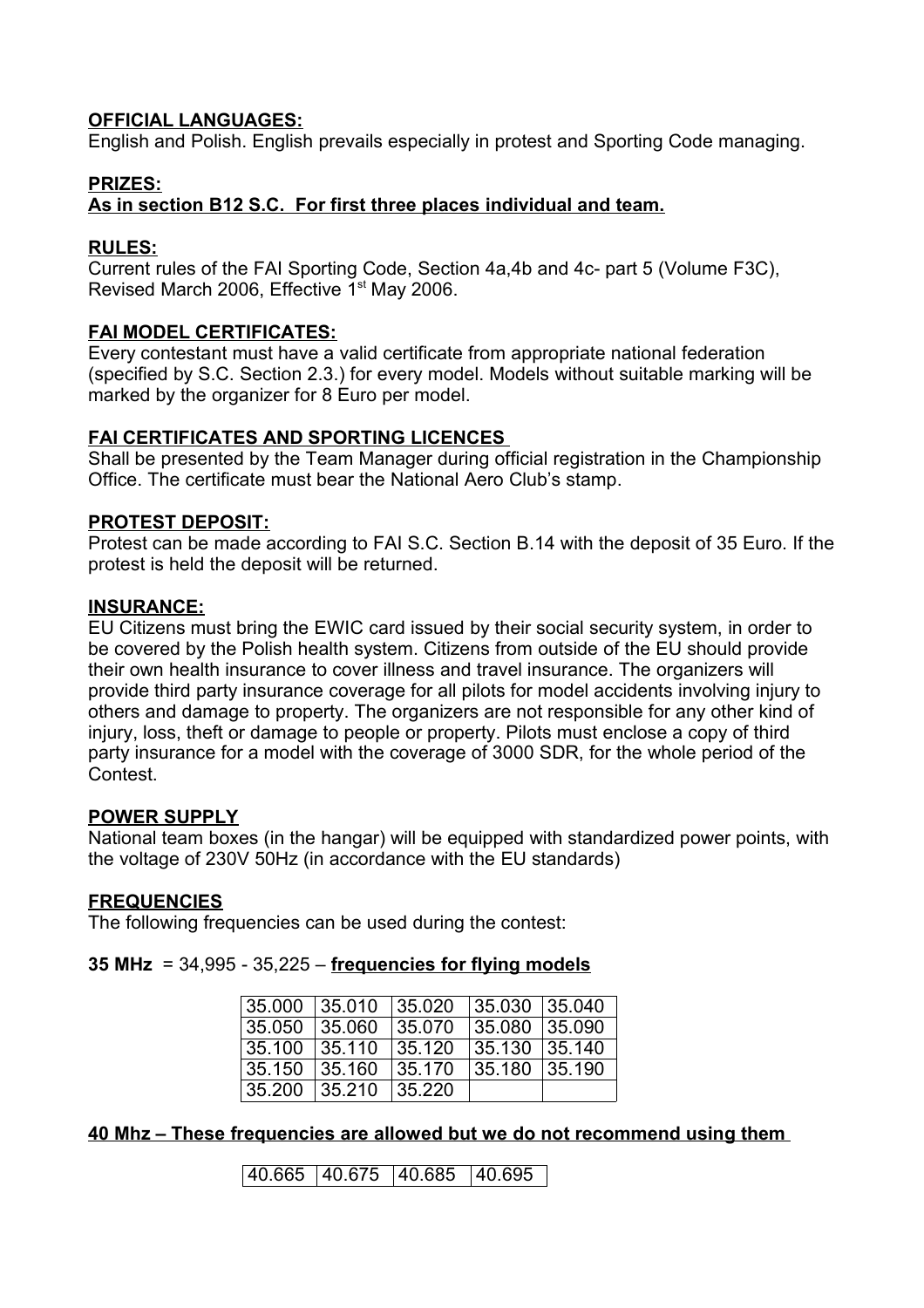**72 Mhz** = 72,00-73,00 – frequency permitted during the contest

**2,4 Ghz** =2400 MHz-2483,5 Mhz - frequency permitted during the contest with the out put power up to 100mW.

All the above frequencies and frequency bands have been scanned by the Office of Electronic Communications (the Polish state supervising authority), to confirm that there are no interferences occuring.

During the official practice and the contest, **the frequency scanning will be run by the Office of Electronic Communications**.

# **FUEL FOR MODELS:**

We inform all interested parties that the fuel for the models should be ordered from the RIKU MODELSPORT Company, which has been granted the organiser's authorisation.

The National Teams purchase the fuel individually, and bear the relevant costs.

The organiser disclaims all responsibility for any problems and disagreements between the RIKU Company and its customers.

# *FUEL ORDER FORM – SEE APPENDIX 2*

### **FEES:**

### **I. Entry fee**

| Fee                                   | Cost |      |
|---------------------------------------|------|------|
| <b>Competitor</b>                     |      | 395€ |
| Team Manager / Team Manager Assistant |      | 395€ |
| Mechanic, Helper                      |      | 79€  |
| Supporter                             |      | 79€  |

# **Competitor & Team Managers:**

This covers participation in the World Championship, access to the flight line, entry to the opening and closing ceremony as well as the souvenirs and gifts. It also includes additional judge fee allowed by the FAI.

# **Mechanic, Supporter and Helper:**

This covers participation in the World Championship, entry to the opening and closing ceremony as well as the souvenirs and gifts.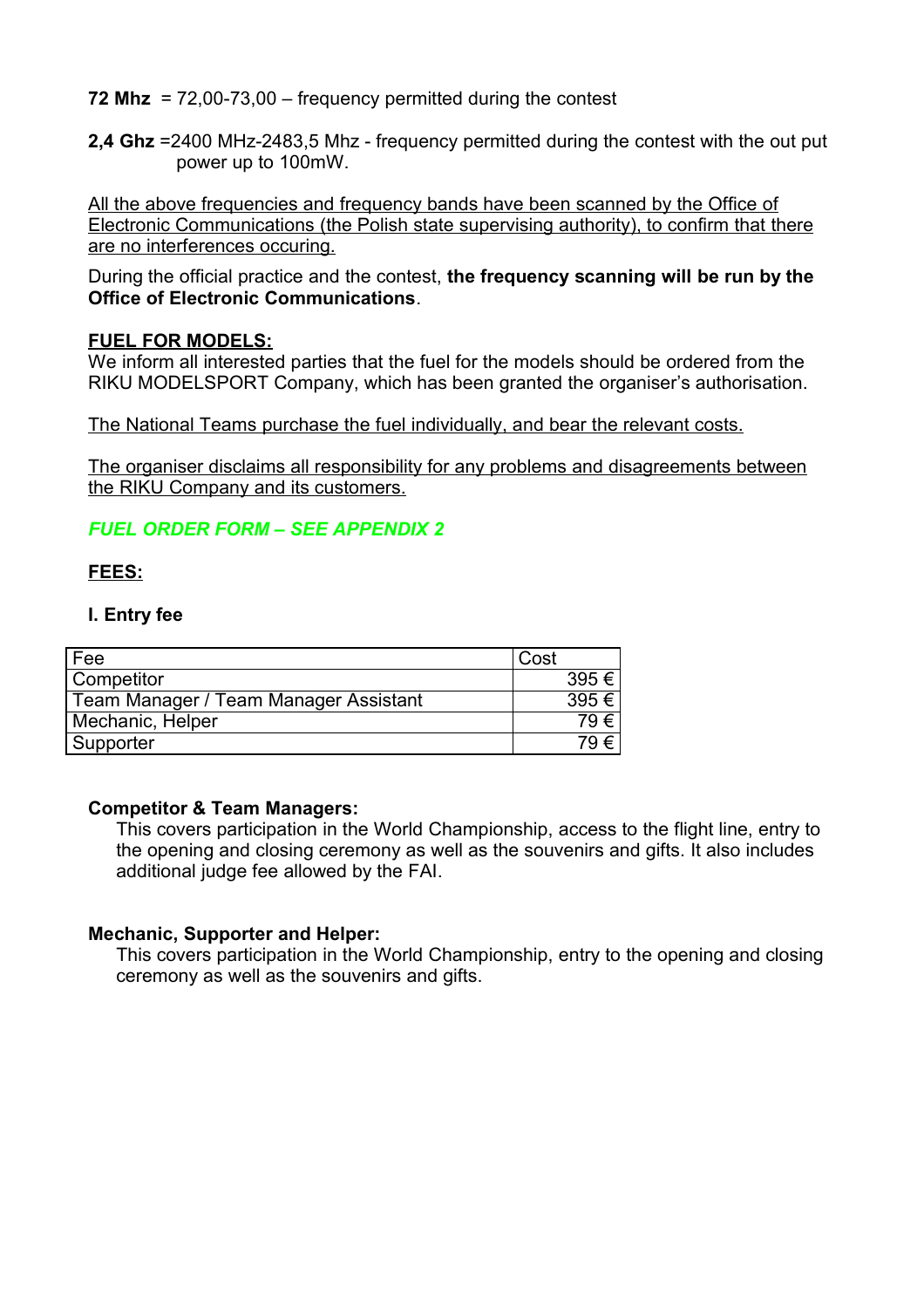# **II. Accommodation fee**

|          | Dptions                             |                            |
|----------|-------------------------------------|----------------------------|
| Category | Kind of room and room service       | Cost                       |
|          | A Double room + breakfast           | $2 \times 45 \in 90 \in$   |
|          | B(price for the single use only)    | $1 \times 72 \in 72 \in$   |
| ****     | C Double room + breakfast, DBE, DBM | $2 \times 49 \in 98 \in$   |
|          | D (price for the single use only)   | $1 \times 79 \in 79 \in$   |
|          | E Double room with sofa + breakfast | $2 \times 70 \in 140 \in$  |
|          | F (price for the single use only)   | $1 \times 112 \in 112 \in$ |
|          | Double room + breakfast<br>G.       | $2 \times 29 \in 58 \in$   |
| ***      | (price for the single use only)     | $1 \times 47 \in 47 \in$   |
|          | Double room Lux + breakfast         | $2 \times 34 \in 68 \in$   |
|          | (price for the single use only)     | $1 \times 55 \in 55 \in$   |
| $**$     | K Double room + breakfast           | $2 \times 25 \in 50 \in$   |
|          | (price for the single use only)     | $1 \times 40 \in 40 \in$   |

\*\*\*\* Every room is equipped with bathroom facilities, mini-bar, cable TV with HBO, phone and a free access to the Internet.

- \*\*\* Every room is equipped with phone, radio, satellite TV, bathrooms with showers.<br>\*\* Fyery room is
- Every room is equipped with phone, radio, satellite TV, bathrooms

Information:

- \* DBE room with 2 bed<br>\* DBM room with double
- \* DBM room with double bed<br>\* UUY room with double bed
- LUX room with double bed, two room

# **III. Catering fee**

|        | Type of meal              | Cost |
|--------|---------------------------|------|
|        | Breakfast at the airfield | 10.  |
| B      | Lunch at the airfield     | 15€  |
| $\cap$ | Dinner at the hotel       |      |

# **IV. Camping fee**

| Fee                   | Cost per day |
|-----------------------|--------------|
| Adults                | €            |
| Children (1-10 years) | 0€           |
| Tent                  | 5€           |
| Car                   | 0€           |
| Caravan               | 5€           |
| Electricity           | $3 \in$      |

# **V. Other Activities**

| ∍<br>quet<br>Ron<br>pung | -<br>T 1.<br>∼                                                       |
|--------------------------|----------------------------------------------------------------------|
| our                      | $\overline{\phantom{0}}$<br>$\overline{\phantom{0}}$<br>∽<br>ru<br>∼ |

*PAYMENT FORM IN APPENDIX 1*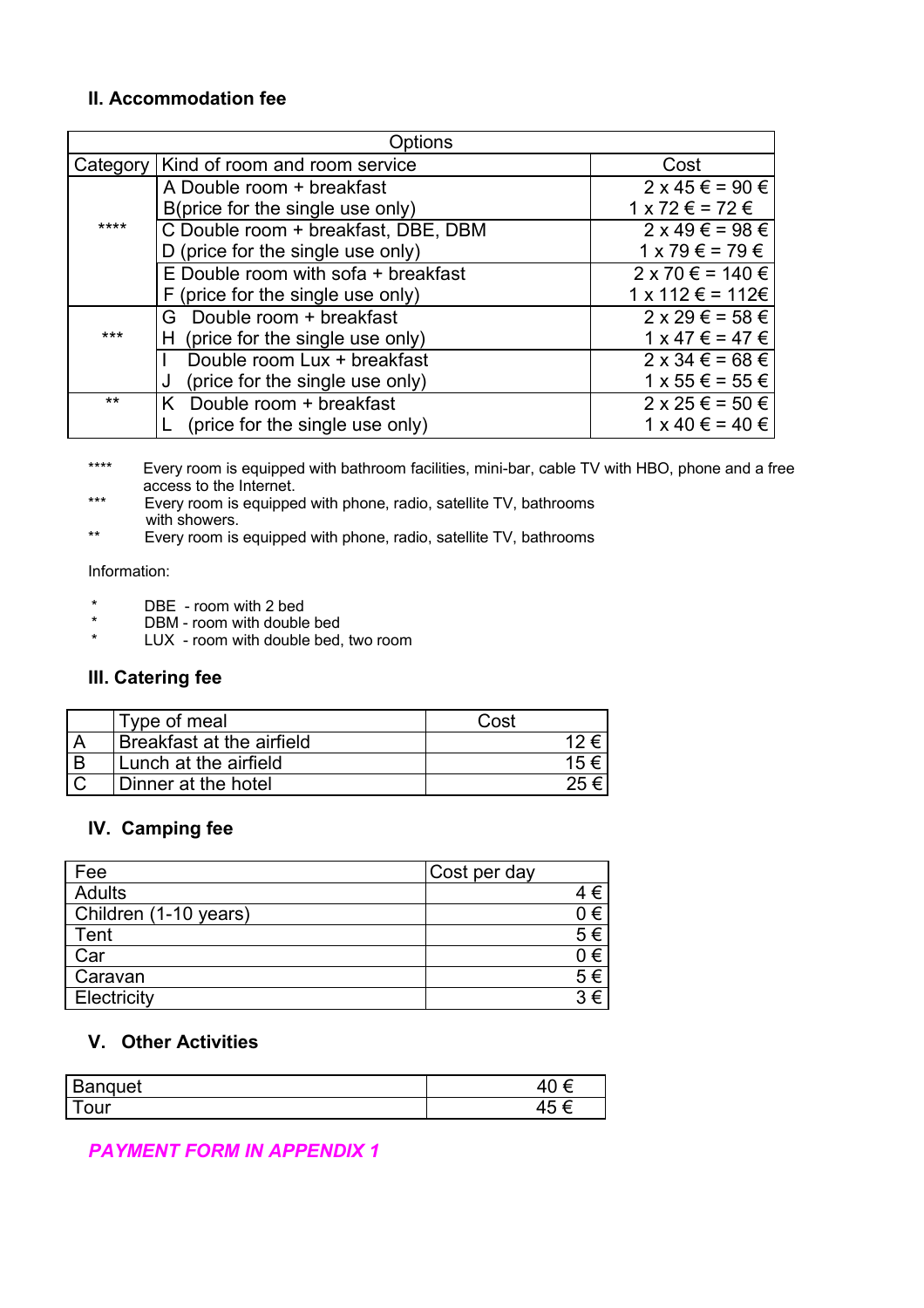# **Tour**

Tour of Toruń – Ciechocinek 3<sup>rd</sup> August 2007, from 1 till 8 pm

Toruń: a city which history and traditions go many centuries back. Birth place of Nicolaus Copernicus (Mikołaj Kopernik).

**Route:** Caesar's Arch – Our Lady Church – the Old Town Market Square (Artus Court, Holy Spirit Church, House under the Star, Rafter's Lodging, Copernicus' statue) – Copernicus' birth house – the Leaning Tower – the City Walls – granaries – Sailors' Gate – St. John's Cathedral.

Ciechocinek – a unique health spa with twig towers releasing brine vapour

**Tour:** Spa Park, Brine Baths.

Guided tours of the cities

We recommend that you visit the following websites: www.ciechocinek.pl; www.visittorun.pl

# **RENT A CAR:**

We kindly inform you that cars may be booked in advance, with the following car rental companies:

# **Jupol-Car**

ul. Łopuszczańska 12a, 02-220 Warszawa tel. (022) 572 65 00, e-mail: info@avis.pl M 361271 – this is the password to be used by the customer, entitling him/her to a special Championship discount.

# **Budget – 12% discount**

Al. Jerozolimskie 65/79, 00-697 Warszawa tel. (022) 630 69 46, e-mail: reserve@budget.com.pl ul. Żwirki i Wigury, 00-906 Warszawa tel. (022) 650 40 62, e-mail: lotnisko.warszawa@budget.com.pl

# **BOK car4rent – 10% discount**

ul. Słomińskiego 17, lok.11 Warszawa tel.: (022) 637 50 35, 0 606 261 261, e-mail: bok@car4rent.pl

The National Teams rent the cars individually, and bear the relevant costs.

# **INFORMATION ABOUT THE TEAM MANAGERS AND COMPETITORS**

The Team Managers are kindly requested to provide the organisers with the essential information which will be included in the World Championship BROCHURE (the form shall be filled in – see appendix 3)

# **FORMS:**

May be found in the appendices and on the website.

**No. 1** – Team entry

**No. 2** – fuel order

**No. 3** – information to be included in the brochure